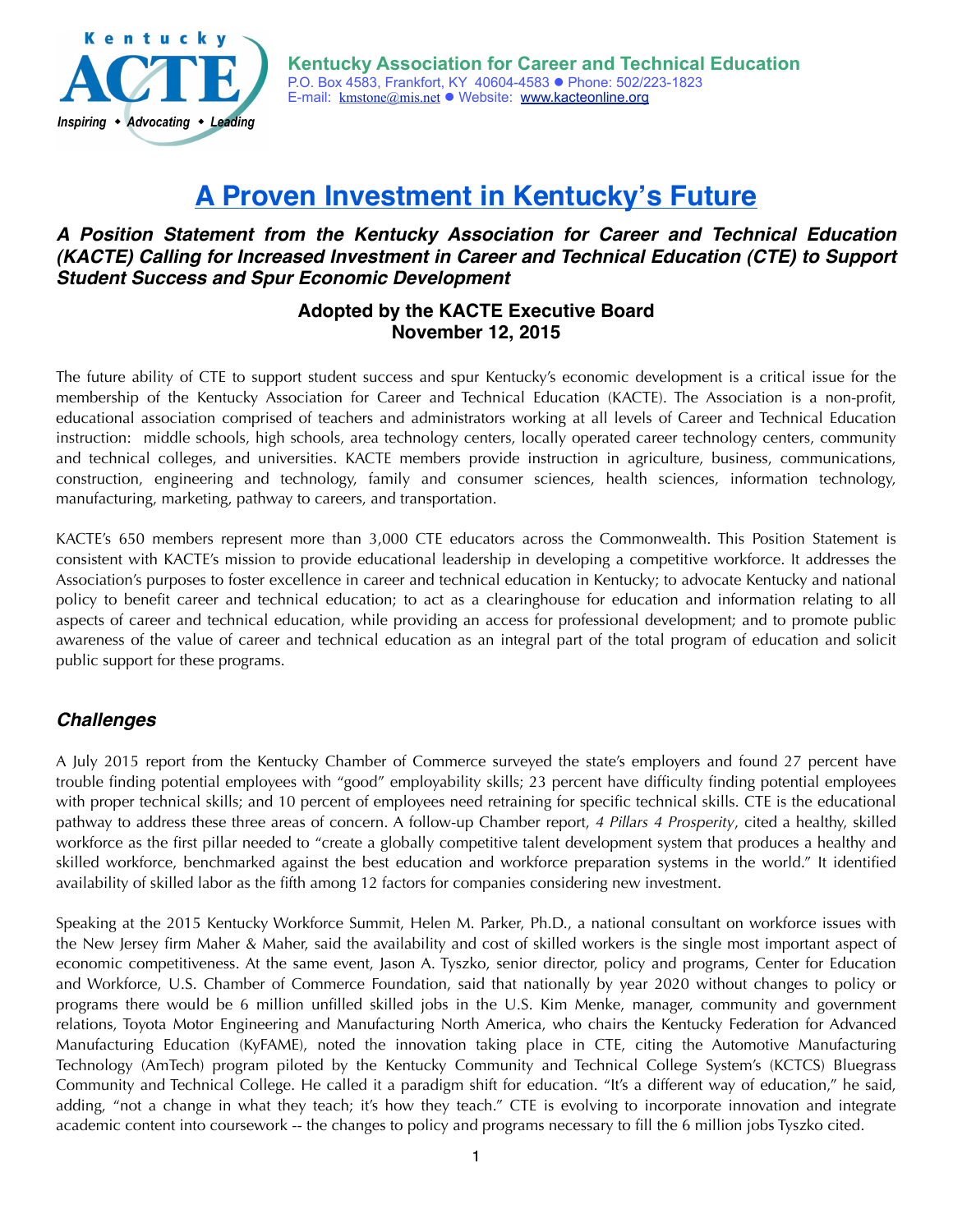Kentucky is facing challenges from its border states and states in the Southeast that are improving, enhancing, and investing in CTE. Each of the border states has made changes to strengthen CTE to seek a more competitive workforce. The Tennessee Forward plan is designed to make Tennessee the No. 1 location in the Southeast for high-quality jobs through economic development efforts and education reform. The strongest investment in enhanced CTE was Alabama's legislature approving a \$50 million bond issue to improve CTE technology and programs. Availability of skilled labor is a key reason automotive manufacturing in the last half dozen years has focused expansion in Alabama, South Carolina, and Tennessee. Boeing's commitment to build the 787 jetliner in South Carolina is another example of availability of a competitive workforce. Virtually every aspect of a company's workforce needs reflect CTE educational pathways -- from electricians to business/ operational practices; from metal workers to computer technology.

Kentucky must answer these challenges to improve the skill level and employability of its workforce and thus compete in the global economy.

### *Proven Return*

CTE works in Kentucky. The graduation rate for CTE preparatory students (those students who have completed two credits in a CTE pathway and are enrolled in a third, sometimes called CTE concentrators) in the most recent statistics released by the Kentucky Department of Education was 97.7 percent, almost 9 percentage points higher that the overall student graduation rate of 88.9 percent. The Department of Education reported 129,794 public high schools students (which is 68.5 percent of all students) are enrolled in at least one CTE course. There are 37,401 CTE preparatory students. In 2015, 15,854 public high school students earned a Kentucky Occupational Skill Standards Assessment (KOSSA), a skill measurement developed in consultation with business and industry. An additional 10,009 industry certifications (based on examinations and processes developed by the private sector to identify skills needed in a particular industry) were earned by Kentucky public high school students.

National research supports CTE's success. Public high school CTE has a goal of college and career readiness for all students. It's not merely job preparation. It can be life preparation. 2011 research from the National Center of Education Statistics reported more than 70 percent of secondary CTE concentrators pursued postsecondary education after high school, which is a rate higher than the overall student population. Addressing the need for potential employees with employability skills (those aspects of employment related to teamwork, attendance, appearance, etc.), a 2007 report from the National Research Center for CTE reported CTE students were significantly more likely than non-CTE students to have developed problem-solving, project completion, research, math, college application, work-related, communications, time management and critical thinking skills during high school.

Where research has been conducted, results from coast-to-coast show a positive return on investment in CTE.

- 2014 research in Washington State found every dollar invested in CTE returns \$9 in state revenue and benefits.
- In Oklahoma, each graduating class from the Moore Norman Technology Center secondary CTE programs adds an additional \$3.78 million in tax revenues to the state though increased salary and wages.
- 2008 research in Connecticut shows every public dollar invested in community colleges returns \$16.40 over the course of the student's career.
- In Tennessee, CTE returns \$2 for every \$1 invested. At the secondary level, CTE completers contribute more than \$13 million in annual tax revenue.

#### *Foundation for Economic Development*

As Dr. Parker said at the 2015 Kentucky Workforce Summit, the availability and cost of skilled workers is the single most important aspect of economic competitiveness. Kentucky CTE currently offers more than 160 career pathways in schools across the state. The pathways provide students with the opportunity to gain skills needed by the private sector when pursuing expansion or relocation. Kentucky's career pathways are reviewed annually to ensure relevance and rigor matched to business and industry employment specifications. As needed, new pathways are added and existing pathways are modified. Obsolete pathways are eliminated.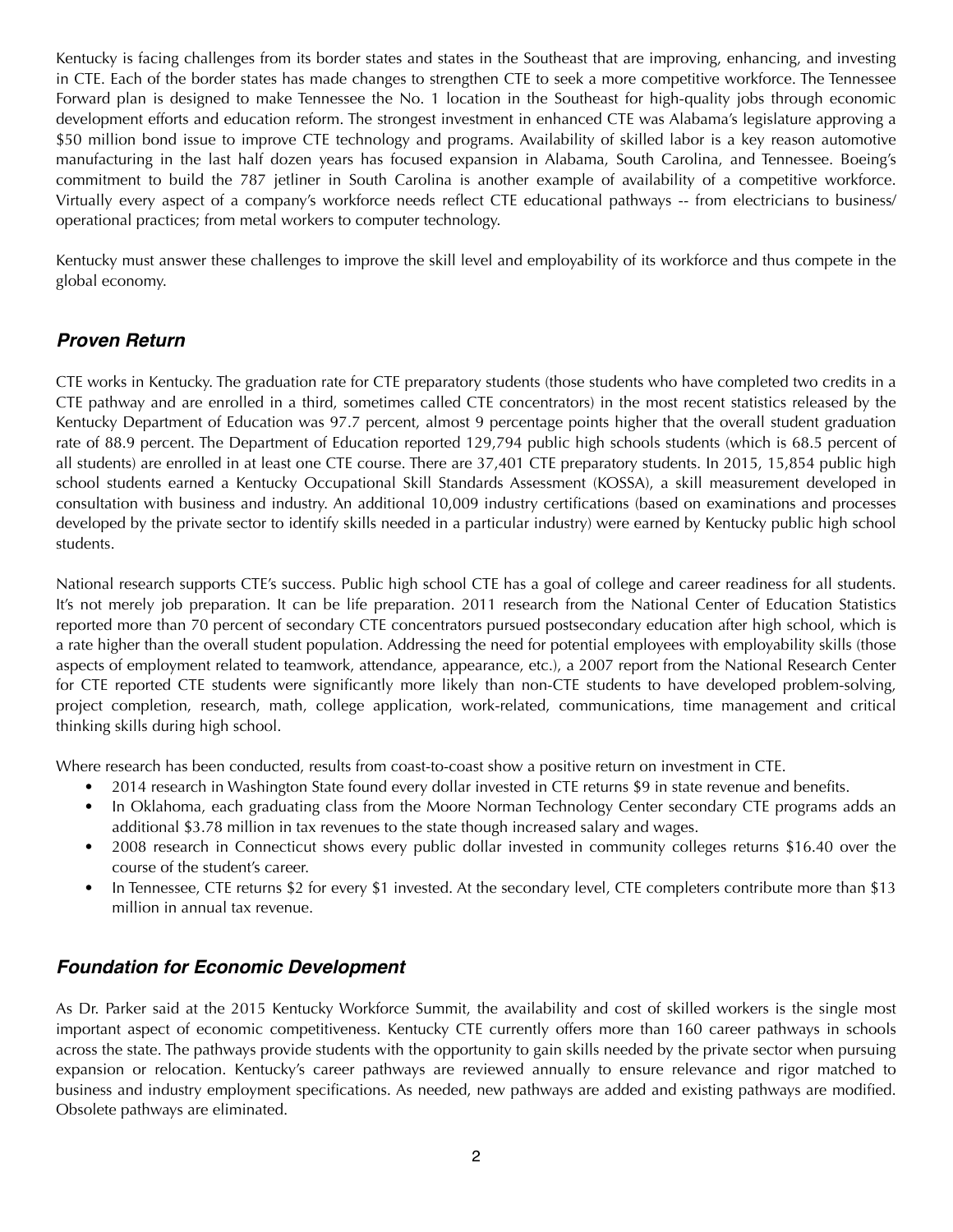CTE addresses current trends. According to the U.S. Bureau of Labor Statistics, 14 of the 20 fastest growing occupations (2012-22) are in the construction, health care, and information technology CTE pathways; 19 of the 20 occupations with the most new jobs (2012-22) are in the business services, construction, health care, information technology, office services, retail sales, and transportation CTE pathways. According to the Georgetown University Center on Education and the Workforce (2009), there will be 55 million middle-skill job openings by 2020 that require education and training beyond high school (postsecondary education, apprenticeship, etc.) but less than a bachelor's degree. The educational foundation for most of those jobs is in a CTE pathway.

Some of Kentucky's economic and workforce development initiatives depend on CTE. Designation as a Work-Ready Community requires among its criteria meeting high school graduation goals, a percentage of the workforce attaining a National Career Readiness Certificate (NCRC), and an employability skills development program. TRACK (Tech-Ready Apprenticeships for Careers in Kentucky) is a unique partnership among private sector employers, an employment services company, and Kentucky schools to provide in-school youth with career apprenticeships prior to graduation. One component of the Kentucky Rising initiative is creating a highly effective system of CTE built on high academic standards with pathways both to work and to further education. Without a vibrant and effective CTE, these programs cannot succeed.

### *Federal Initiatives*

CTE is a national priority. Federal support for CTE (formerly called vocational education) began prior to World War I. Certain occupations and skills are critical for the economic and physical infrastructure of the country. The current law, the Carl D. Perkins Career and Technical Education Act, is named for the long-time Eastern Kentucky congressional representative. The Perkins Act has been called a model of federal-state partnership. The federal government provides oversight and guidance to spur excellence, consistency, and innovation in programs. It provides a financial incentive to enhance equipment and for professional development of teachers and administrators. But each state designs the specific CTE programs that meet state, regional, and local employment and economic realities. The result is a locally run, state guided, and federally incentivized CTE system. Kentucky receives more than \$17 million in federal funds to support CTE in the state at both the secondary and postsecondary levels.

Congress continues to emphasize the importance of CTE beyond the annual appropriation of funds. Both the House and the Senate have active and growing caucuses of members who advocate for a viable CTE program. Kentucky's Representatives Whitfield, Guthrie, Yarmuth, Rogers and Barr are members of the House CTE Caucus. Both the Senate Health, Education, Labor and Pensions Committee and the House Education and the Workforce Committee are beginning bipartisan discussions on reauthorization of the Perkins Act. Few federal programs receive the bipartisan support for both establishment legislation and appropriations that accrues to CTE.

# *2016-2018 Kentucky Biennial Budget*

The Kentucky Association for Career and Technical Education (KACTE) endorses and supports the Kentucky State Board of Education request for additional CTE funding in the 2016-2018 biennial budget. KACTE asks the Executive Branch to include the additional CTE funding requests in the Executive Branch Budget for 2016-18, and KACTE asks the Kentucky General Assembly to adopt the requested amounts. KACTE believes the requested funding for CTE builds on the programs' success to provide student opportunity and develop the state's economy to meet competitive challenges. The total request of \$7.9 million additional dollars for CTE is a modest and reasonable request that will provide positive return on investment.

A critical component of the funding request is permission to issue \$30 million in bonds to modernize CTE teaching equipment and materials in high schools, area technology centers, and locally operated career technology centers. This requires the addition of \$2.250 million annually for debt service, but the result will be students' ability to learn on equipment similar to what exists in the private sector today. Students will be better equipped to deliver the skills needed at the workplace.